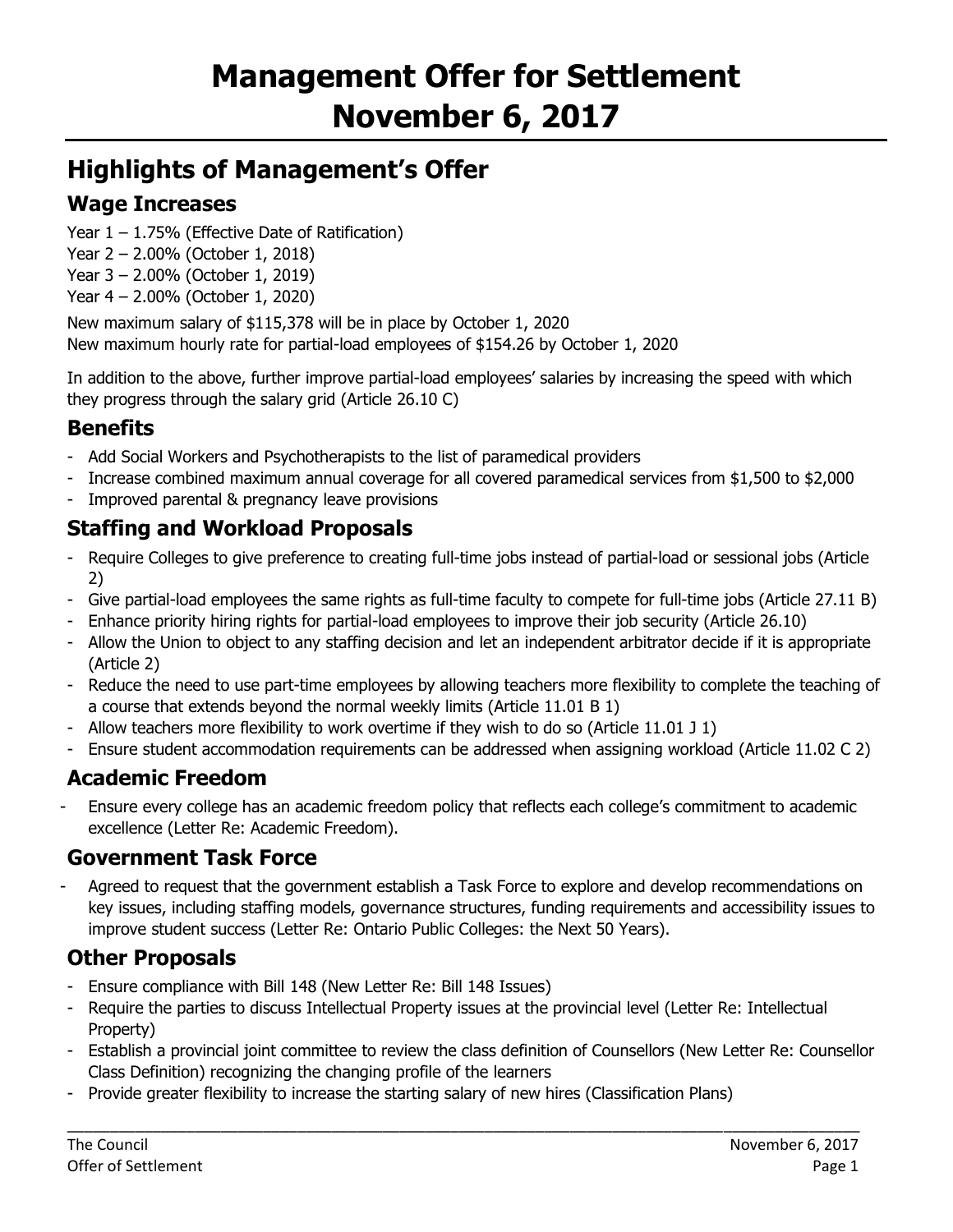# **WAGES INCREASES & BENEFITS**

# **SALARY SCHEDULES**

Each step of the salary schedule for full-time and partial-load employees will be increased as follows:

- Year  $1 1.75\%$  (Effective Date of Ratification)
- Year 2 2.00% (October 1, 2018)
- Year 3 2.00% (October 1, 2019)
- Year 4 2.00% (October 1, 2020)

## **ARTICLE 19 – OTHER INSURANCE PLANS**

### **Extended Health Plan**

**19.01 A** The College shall pay 100% of the billed premium of the Extended Health Plan for employees covered thereby and subject to the eligibility requirements of the Plan. The Extended Health Plan shall provide for a combined maximum annual coverage for all covered paramedical services of \$1,500. **Effective [month following the date of ratification], the Extended Health Plan shall provide for a combined maximum annual coverage for all covered paramedical services of \$2,000.**

\_\_\_\_\_\_\_\_\_\_\_\_\_\_\_\_\_\_\_\_\_\_\_\_\_\_\_\_\_\_\_\_\_\_\_\_\_\_\_\_\_\_\_\_\_\_\_\_\_\_\_\_\_\_\_\_\_\_\_\_\_\_\_\_\_\_\_\_\_\_\_\_\_\_\_\_\_\_\_\_\_\_\_\_\_\_\_\_\_\_\_\_\_

### **ADDITIONAL COVERAGE**

[Effective (month following the date of ratification), amend the extended health plan to include Social Workers and Psychotherapists to the list of paramedical providers.]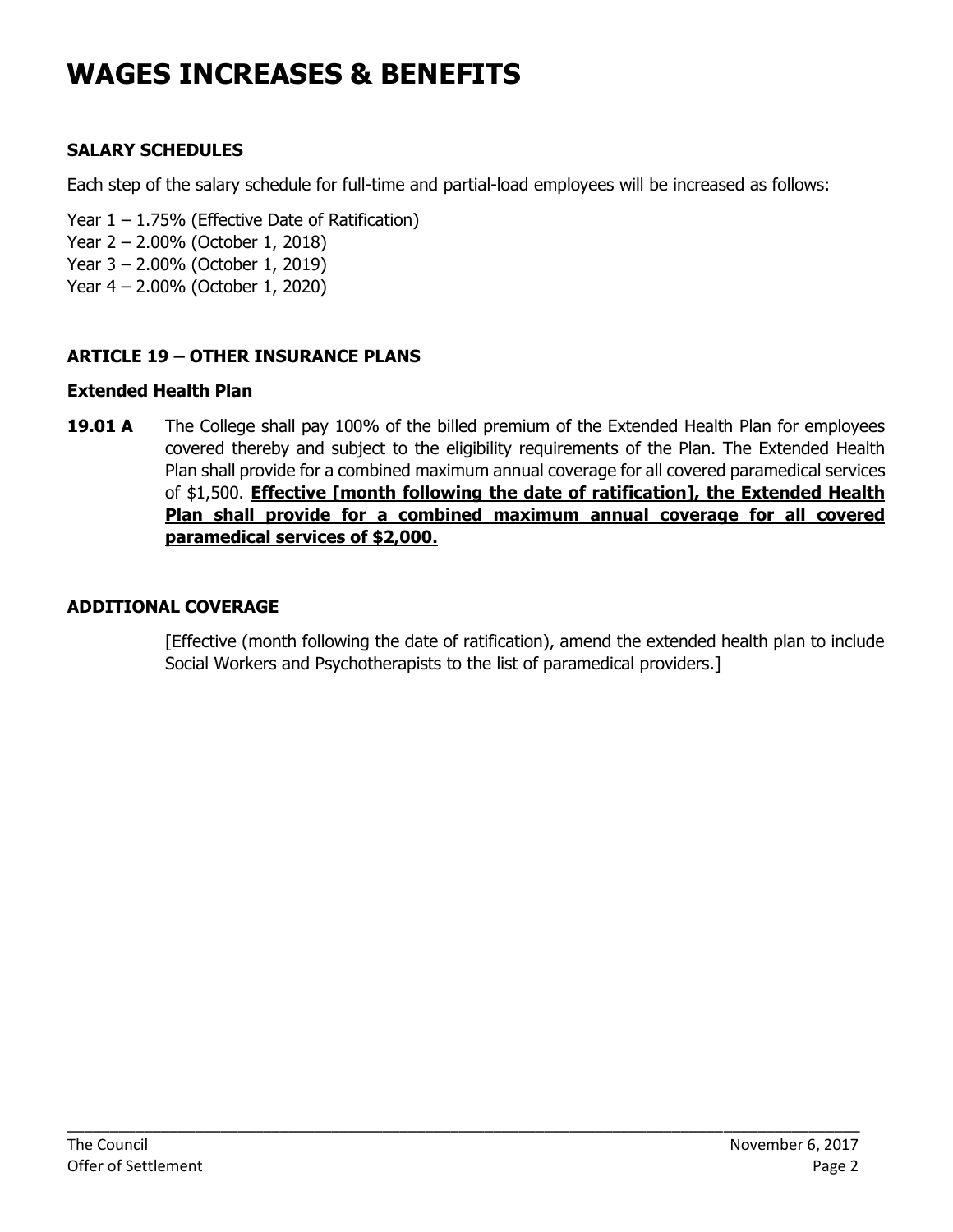# **STAFFING & WORKLOAD PROPOSALS**

#### **ARTICLE 2 – STAFFING**

- **2.01** The Colleges shall not reclassify professors as instructors except through the application of Article 27, Job Security.
- **2.02** The College will give preference to the designation of full-time *End moratorium.* positions as regular rather than partial-load teaching positions, as defined in Article 26, Partial-Load Employees, subject to such operational requirements as the quality of the programs, their economic viability, attainment of the program objectives, the need for special qualifications and the market acceptability of the programs to employers, students, and the community.
- **2.03 A** The College will give preference to the designation of full-time positions as regular continuing teaching positions rather than sessional teaching positions including, in particular, positions arising as a result of new post-secondary programs subject to such operational requirements as the quality of the programs, their economic viability, enrolment patterns and expectations, attainment of program objectives, the need for special qualifications and the market acceptability of the programs to employers, students, and the community. The College will not abuse sessional appointments by failing to fill ongoing positions as soon as possible subject to such operational requirements as the quality of the programs, their economic viability, attainment of program objectives, the need for special qualifications, and enrolment patterns and expectations.
- **2.03 B** The College will not abuse the usage of sessional *Protect from* appointments by combining sessional with partial-load service and thereby maintaining an employment relationship with the College in order to circumvent the completion of the minimum 12 months sessional employment in a 24 month period.

Protect full-time professors from reclassification.

Ensure full-time jobs are given preference over partial-load jobs.

Allow the Union to grieve staffing issues.

Ensure full-time jobs are given preference over sessional jobs.

inappropriate use of sessionals.

#### **[Replace Existing Article]**

**2.03 C Grievances alleging a violation of Article 2.02 and Article 2.03 A cannot rely on staffing which occurred from September 1, 2014 to [date of ratification] to**  moratorium. **assist in establishing a breach of either of those Articles**.

Transition language related to the ending of

# **[New]**

**2.04 Article 2.02 and Article 2.03 do not affect the manner in which a College may utilize part-time teachers provided the College has no express intention to undermine the bargaining unit. Part-time employment** 

\_\_\_\_\_\_\_\_\_\_\_\_\_\_\_\_\_\_\_\_\_\_\_\_\_\_\_\_\_\_\_\_\_\_\_\_\_\_\_\_\_\_\_\_\_\_\_\_\_\_\_\_\_\_\_\_\_\_\_\_\_\_\_\_\_\_\_\_\_\_\_\_\_\_\_\_\_\_\_\_\_\_\_\_\_\_\_\_\_\_\_\_\_

Establish that there are limits on the use of parttime employees.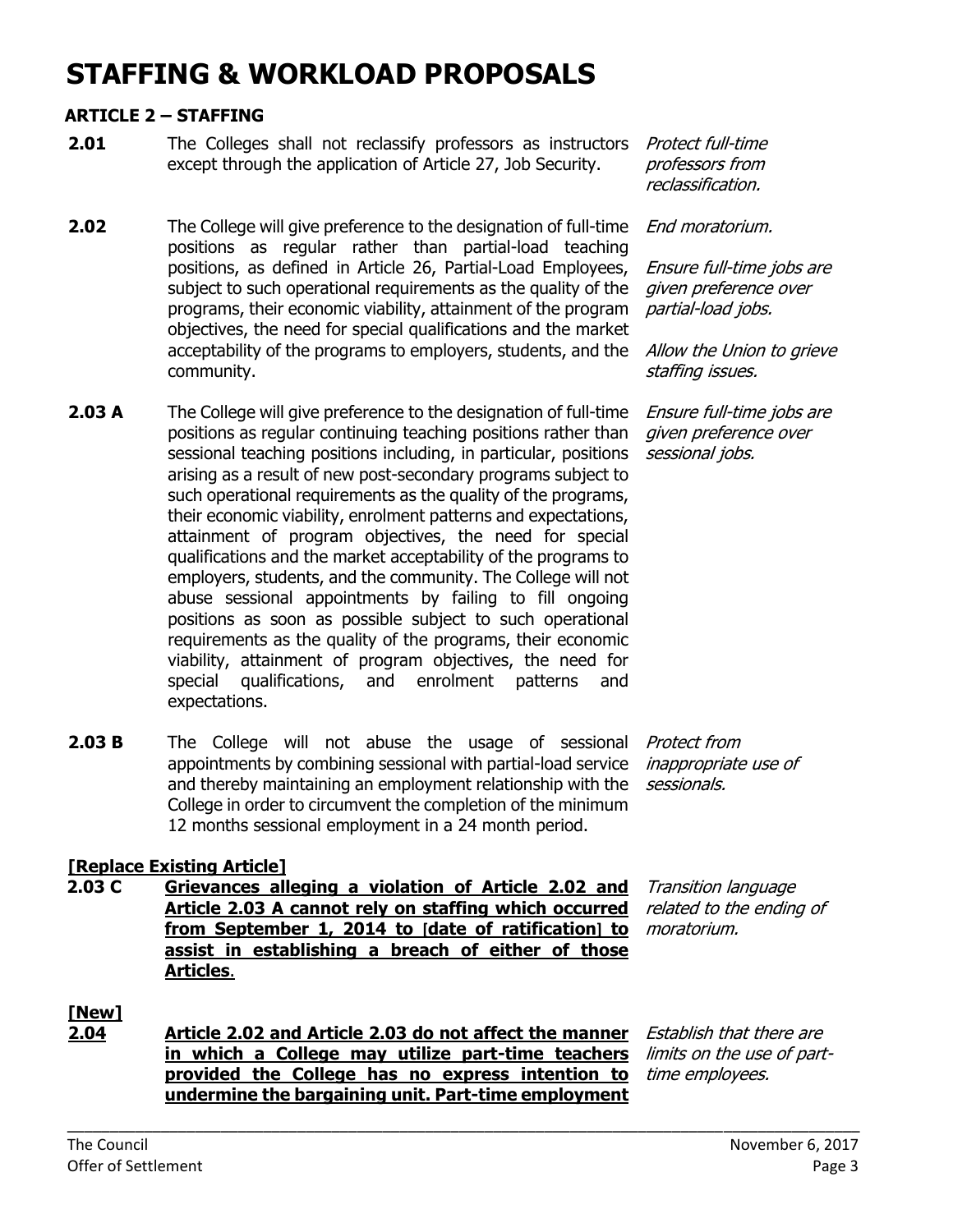**is not affected by the terms of the Collective Agreement, except as specifically referenced.**

**[Delete]**

**Letter Re: 2014-2017 Collective Agreement**

**For the duration of the existing Collective Agreement, the parties agree to:**

- **(i) No full-time bargaining unit member who has completed the probationary period will be released from the College's employ as a direct result of the College contracting out his or her work.**
- **(ii) No grievances alleging a violation of Article 2.02 and 2.03 A shall be filed on or after September 1, 2014.**

# **[New]**

**2.05 Assigned teaching contact hours will be used to**  Clarify the distinction **distinguish between sessional, part-time and partial-**between the various **load teachers.**

> **Courses that are delivered by teachers regardless of**  Ensure all course delivery **the delivery mode shall be deemed to have the same**  modes are treated the **number of teaching contact hours as they would if**  same. **taught entirely in the classroom or laboratory.**

employee classifications.

Allow staffing grievances by removing the Letter of

Understanding establishing the moratorium.

**Part-time employees are persons who teach six hours per week or less.**

**Partial-load employees are persons who teach more than six hours and up to and including 12 hours per week on a regular basis.**

**Sessional employees are persons who teach more than 12 hours per week on a contract basis.**

\_\_\_\_\_\_\_\_\_\_\_\_\_\_\_\_\_\_\_\_\_\_\_\_\_\_\_\_\_\_\_\_\_\_\_\_\_\_\_\_\_\_\_\_\_\_\_\_\_\_\_\_\_\_\_\_\_\_\_\_\_\_\_\_\_\_\_\_\_\_\_\_\_\_\_\_\_\_\_\_\_\_\_\_\_\_\_\_\_\_\_\_\_

# **ARTICLE 11 – WORKLOAD**

**11.01 B 1** Total workload assigned and attributed by the College to a teacher shall not exceed 44 hours in any week for up to 36 weeks in which there are teaching contact hours for teachers in post-secondary programs and for up to 38 weeks in which there are teaching contact hours in the case of teachers not *normal weekly limits* in post-secondary programs. **The maximum number of**  instead of using part**weeks can be exceeded in order to allow a teacher to**  time employees.**complete teaching an assigned course if agreed between the teacher and the supervisor.**

Allow teachers, if they choose, to complete the teaching of a course that extends beyond the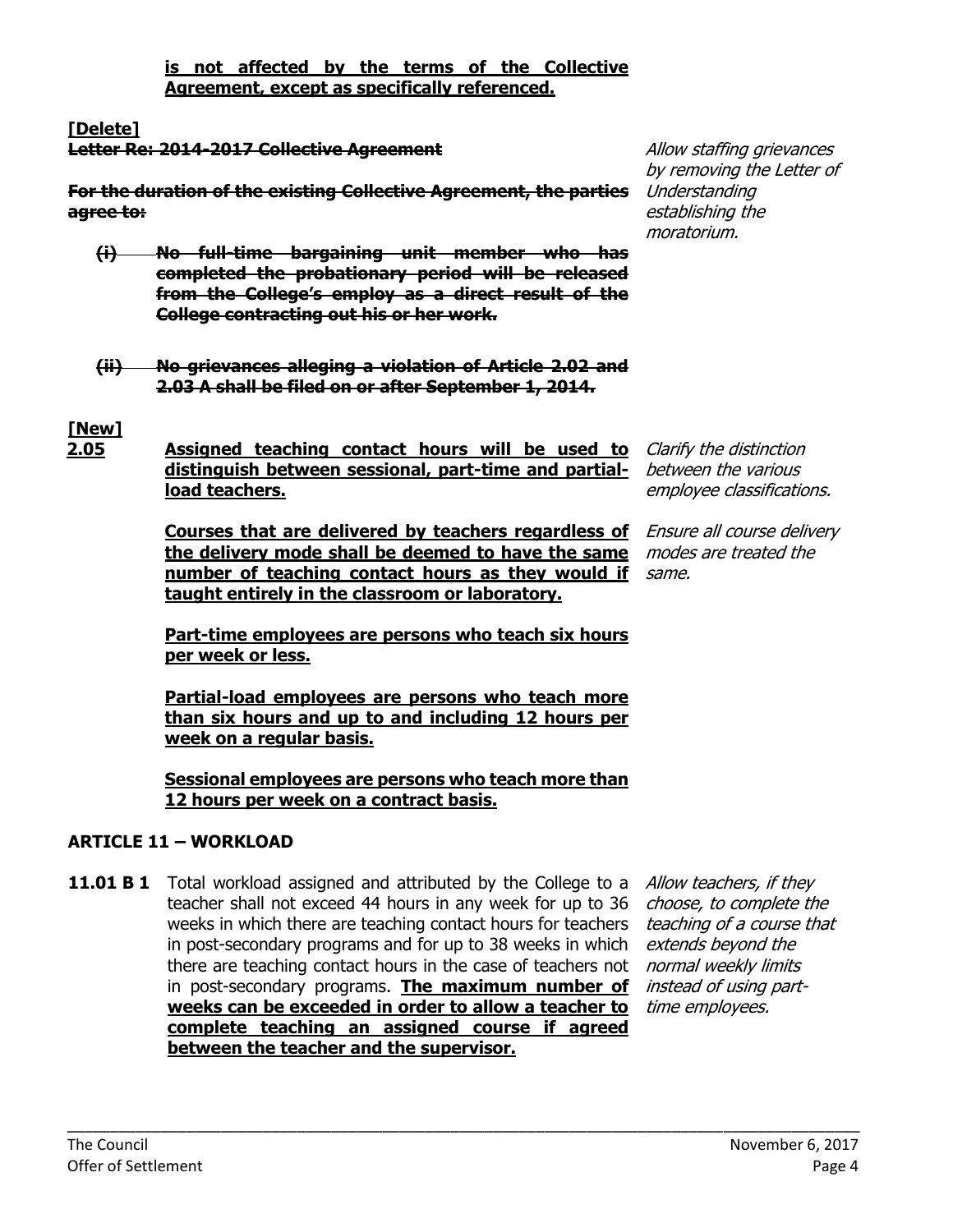The balance of the academic year shall be reserved for complementary functions and professional development. Workload factors to be considered are:

- (i) teaching contact hours
- (ii) attributed hours for preparation
- (iii) attributed hours for evaluation and feedback
- (iv) attributed hours for complementary functions
- **11.01 B 2** A "teaching contact hour" is a College scheduled teaching hour *Ensure all course delivery* assigned to the teacher by the College. **Courses that are**  modes are treated the **delivered by teachers regardless of the delivery mode**  same. **shall be deemed to have the same number of teaching contact hours as they would if taught entirely in the classroom or laboratory.**

review or course development during a non-teaching period is covered by Article 11.08.

Improve the communication on

supervisor.

professional development between faculty and their

See also Article 11.04 B 3

overtime if they wish to

- **11.01 D 3** For purposes of the formula:
- (…)
- (ix) Hours for curriculum review or course development *Clarify that curriculum* assigned to a teacher on an ongoing basis, in lieu of teaching **or in a non-teaching period**, shall be attributed on an hour for hour basis and recorded on the SWF.
- **11.01 H 3** The **nature, type and** arrangements for such professional development shall be made following discussion between the supervisor and the teacher **and is** subject to agreement between the supervisor and the teacher, **and such agreement which** shall not be unreasonably withheld.
- **11.01 J 1** Notwithstanding the above, **overtime worked by a** Allow teachers more **teacher shall not exceed one teaching contact hour in**  flexibility to work **any one week or three total workload hours in any one week and where a teacher exceeds the weekly**  do so. **teaching contact hours or the weekly total workload hours, such overtime** shall be **entirely** voluntary.
- **11.02 C 2** The WMG shall in its consideration have regard to such *Ensure student* variables affecting assignments as: (…)
	- (x) students **with special needs requiring accommodation**;
- accommodation requirements can be addressed when assigning workload.

professional development

Improve the communication on

supervisor. See also Article 11.01 H 3

- (…)
- **11.04 B 3** The **nature, type and** arrangements for such professional development shall be made following discussion between the supervisor and the Counsellor or Librarian **and is** subject to agreement between the supervisor and the Counsellor or *between faculty and their* Librarian, **and such agreement which** shall not be unreasonably withheld.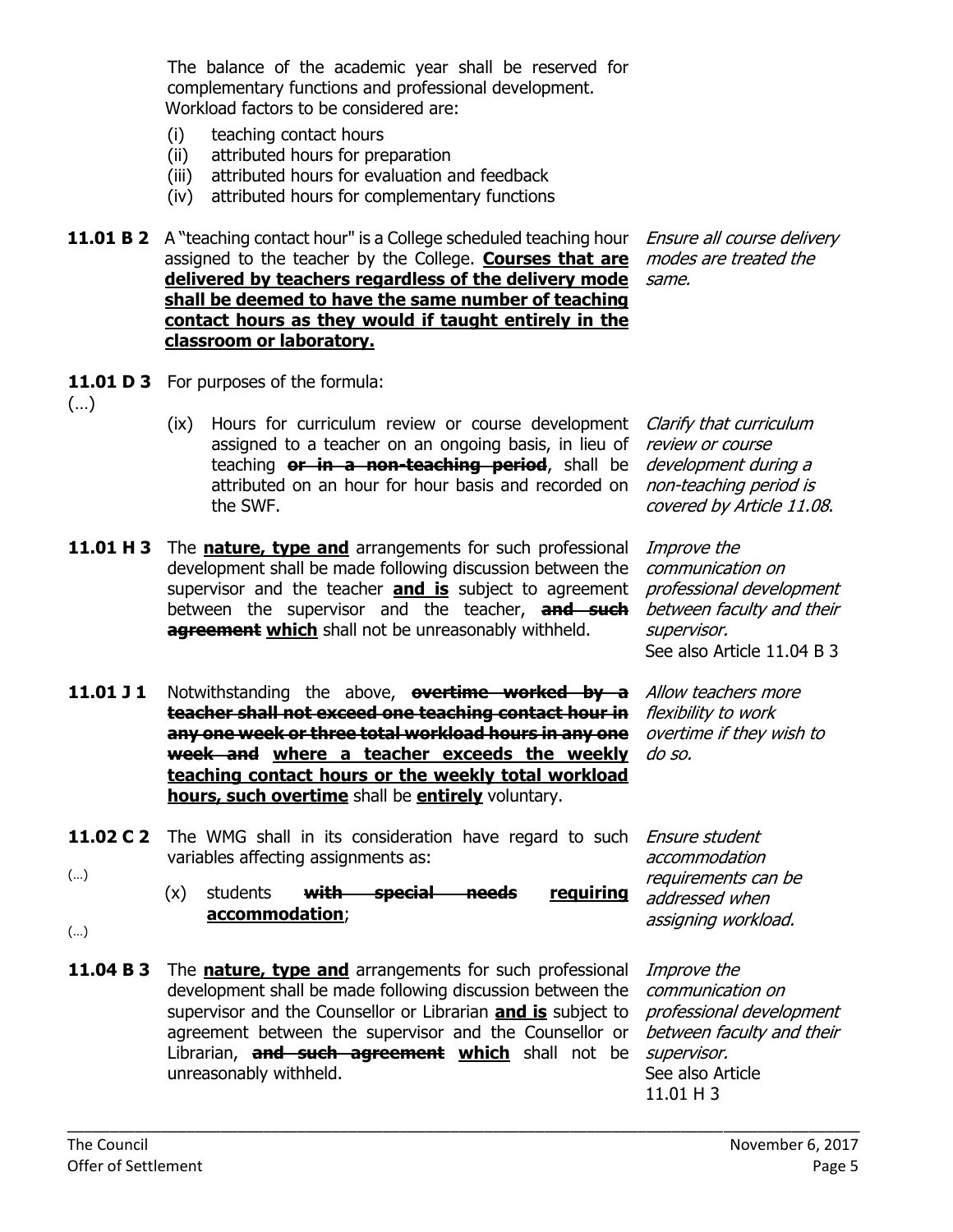#### **ARTICLE 26 – PARTIAL-LOAD EMPLOYEES**

**26.03 B The College shall endeavour to issue all contracts prior to the start of the contract.** The College shall, upon the initial hiring of a partial-load teacher in the bargaining unit, forward a copy of the initial step placement calculation to the Union Local President.

#### **26.10 Job Security**

- **26.10 A** It is agreed that Article 27, Job Security, has no application to partial-load teachers except as referred to in 27.04 A, 27.06 A (iv), (v), (vi), 27.08 B, 27.11 B and 27.12. Such partial-load teachers may be released upon 30 days' written notice and shall resign by giving 30 days' written notice.
- **26.10 B** For the purpose of determining the service of a partial-load teacher under 27.06 A (iv), (v), (vi), and 27.08 B and for the purpose of determining progression through the grid ten months of on-the-job experience will entitle the employee to one year of service and to progress one step on the grid, except as noted in 26.10 C.
- **26.10 C** On-the-job experience will be calculated as follows: a partialload teacher will be entitled to credit for service from September 1, 1971 (but not earlier) on the basis of ½ month's credit for each full month of service up to January 1, 1977 and thereafter on the basis of ½ month's credit for each calendar month in which the employee teaches 30 hours or more **and from October 1, 2017 (but not earlier) on the basis of one month credit for each calendar month in which the employee teaches 30 hours or more**.

Improve partial-load employees' salaries by increasing the speed with which they progress through the salary grid.

#### **[New – Renumber subsequent article] 26.10 D**

**In addition to maintaining a record of a partial-load**  Enhance priority hiring **employee's job experience, the college will keep a record of the courses that the employee has taught and the departments/schools where the partial-load employee has taught such courses.** 

rights for partial-load employees.

**By October 30 th in each calendar year, a currently or previously employed partial-load employee must register their interest in being employed in the following calendar year. This individual will be considered a registered partial-load employee for the purpose of 26.10 E.**

**All partial-load employees employed for all or part of**  rights for current partial**the period from September 1 to December 31, 2017** 

\_\_\_\_\_\_\_\_\_\_\_\_\_\_\_\_\_\_\_\_\_\_\_\_\_\_\_\_\_\_\_\_\_\_\_\_\_\_\_\_\_\_\_\_\_\_\_\_\_\_\_\_\_\_\_\_\_\_\_\_\_\_\_\_\_\_\_\_\_\_\_\_\_\_\_\_\_\_\_\_\_\_\_\_\_\_\_\_\_\_\_\_\_

Enhance priority hiring rights for partial-load employees by establishing a registry.

Enhance priority hiring load employees.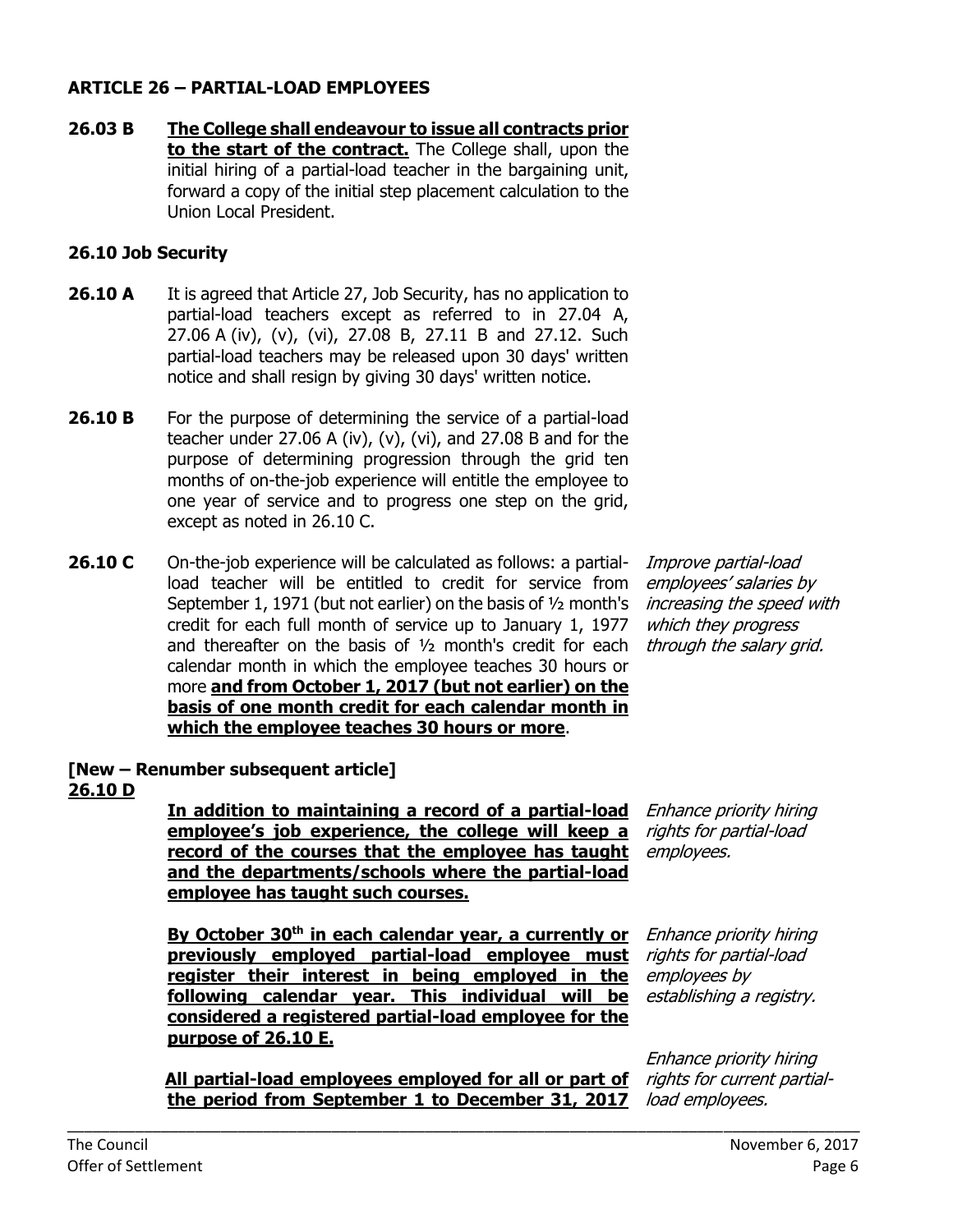#### **will be deemed to have registered for the 2018-2019 academic year.**

- **26.10 E** Subject to the application of Articles 2.02 and 27.06 A, *Enhance priority hiring* **commencing in the 2018-2019 academic year**, where rights for partial-load the **<u>school or department within a</u>** college determines that employees. there is a need to hire a partial-load employee **to teach a course that has previously been taught by that registered partial-load employee in the department/school**, it will give priority in hiring to **such partial-load employee if: current partial-load employees whose contracts will expire prior to the start of the assignment, and partial-load employees whose contracts have ended within six months of the start of the assignment if the following conditions are met**
	- (i) **They are currently employed, or if they the partial-load employee must** have previously been employed as a partial-load employee for at least **eight (**8**)** months of service as defined in 26.10 C within the last **four (**4**)** academic years, and
	- (ii) **The assignment of such course will not cause the employee to exceed the maximum teaching contact hours for partial-load employees.**
	- **(ii) The partial-load employee must have previously taught the courses that form the new partial-load assignment.**

The offer of partial-load employment is conditional on the college subsequently determining there is sufficient enrolment to warrant the assignment being offered. **Where two (2) or more partial-load employees would be entitled to be offered the course assignment, the employee with the most service will be offered the first opportunity.**

# **ARTICLE 27 – JOB SECURITY**

### **Postings**

**27.11 B** Where a vacancy of a full-time position in the bargaining unit *Give partial-load* occurs **consideration shall first be given to full-time and current partial-load employees or persons who**  rights as full-time faculty **have been partial-load employees within four (4)**  to compete for new full**months prior to the posting. These applicants shall be**  time jobs.**considered internal applicants.**

employees the same

**and If the vacancy** is not filled internally, the College will give consideration to applications received from academic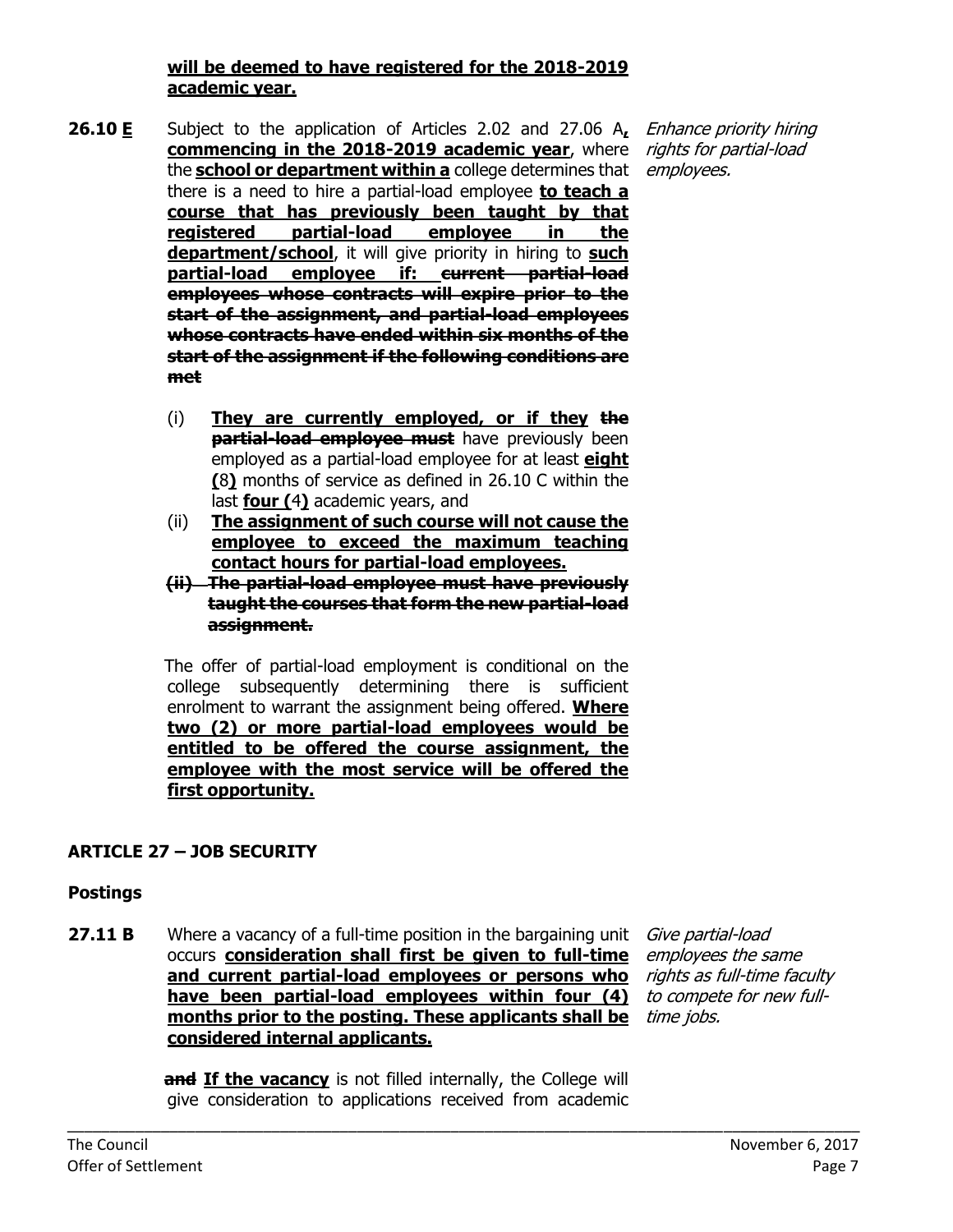employees laid off at other Colleges before giving consideration to other external applicants. **For the purposes of this article, full-time and current partial-load employees or persons who have been partial-load employees within four months prior to the posting shall be considered internal applicants**. Such consideration shall be given for up to and including ten working days from the date of posting as described in 27.11 A.

Consideration will include review of the competence, skill and experience of the applicants in relation to the requirements of the vacant position.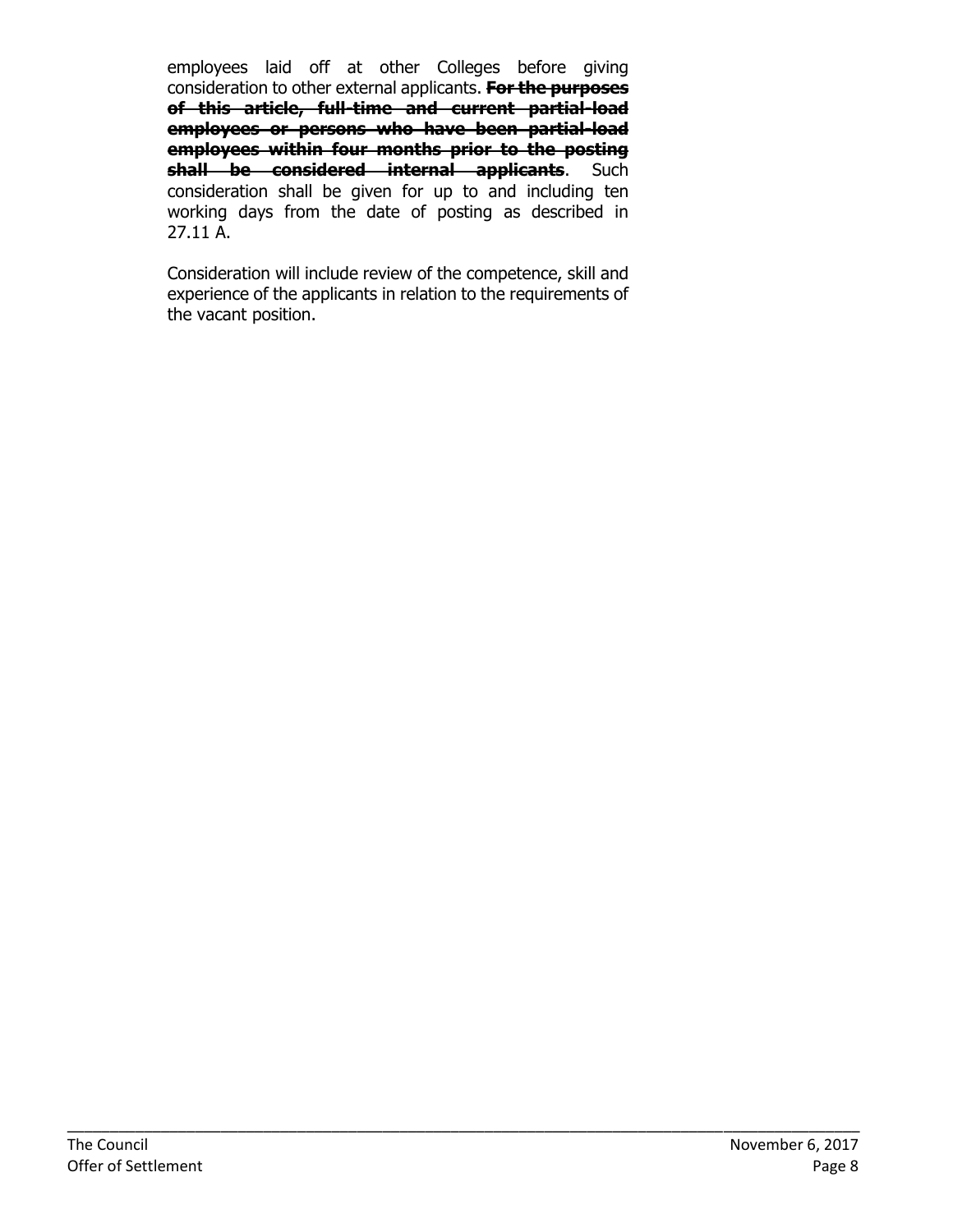# **ACADEMIC FREEDOM**

### **[NEW LETTER OF UNDERSTANDING] RE: ACADEMIC FREEDOM**

Every College will have an academic freedom policy. The Policy will recognize that academic freedom is fundamental to the realization and preservation of the Colleges' commitment to academic excellence. The purpose of the Policy will be to define the rights, obligations and limitations related to academic freedom. Colleges are free to develop policies reflective of their individual cultures however they will reflect the following basic elements:

- All members of the College community shall support and protect the fundamental principle of academic freedom and work collaboratively to create an environment of tolerance and mutual respect. Every member of the College community shall have the opportunity to work, teach and learn in an environment that is free from harassment and discrimination as reflected in the collective agreement.
- Academic freedom at the College includes the right to enquire about, investigate, pursue and speak freely about academic issues without fear of impairment to position or other reprisal.
- The exercise of academic freedom is subject to the following responsibilities:
	- In classes, laboratories and all learning environments, faculty members are free to discuss any aspect of a topic pertinent to the achievement of the learning outcomes of the course as documented in the course outline. Faculty shall encourage students to participate in legitimate classroom discussion and to advocate a diversity of opinions in the learning environment.
	- Academic freedom is not an absolute freedom. Academic freedom does not relieve any member of the College community from their obligations or duties inherent in the roles associated with the teaching and learning process and with student achievement of course and program learning outcomes.
	- In exercising academic freedom, employees shall be responsible for adhering to legal parameters (such as but not limited to The Human Rights Code, Criminal Code of Canada, civil liability, collective agreement obligations), institutional regulations, Ministry Directives, requirements of accrediting bodies and applicable College policies and procedures.
	- Freedom to express ideas carries with it an attendant responsibility and accountability. The College affirms that faculty shall be free to act and speak in their capacity as public citizens provided they indicate they are speaking as individuals and not acting as representatives of the College. As professionals and representatives of their institution, their discipline or field of study, faculty have a responsibility to be honest, accurate and respectful in all statements and activities.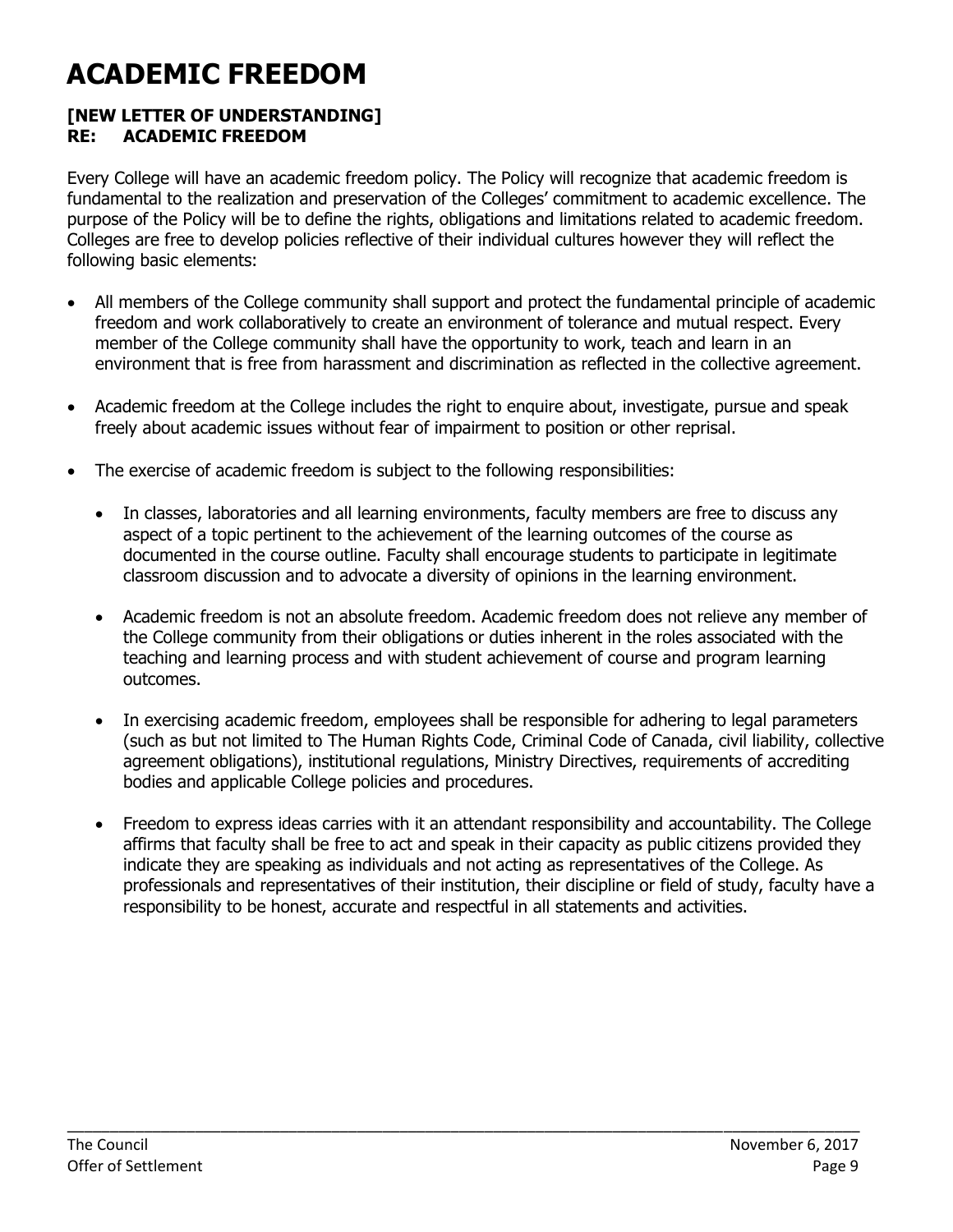#### **ONTARIO PUBLIC COLLEGES: THE NEXT 50 YEARS [NEW LETTER OF UNDERSTANDING] RE: ONTARIO PUBLIC COLLEGES: THE NEXT 50 YEARS**

The Parties agree to request the government to establish a Province-wide Task Force, facilitated by the Ministry of Advanced Education and Skills Development (MAESD), to review and explore effective means of ensuring that colleges thrive as quality academic institutions going forward, so that people in every community and occupation have the knowledge and skills that help to build a strong and successful province.

The Task Force shall include representation from key stakeholders (MAESD, the Council, CAAT Academic Faculty, CAAT Support Staff, students and employers) and will consult broadly with colleges, students, parents, faculty, support staff, employers, communities and other stakeholders to examine major issues facing the college sector in its mission to provide high quality post-secondary education and training.

Without limiting the ability of the Task Force to explore key relevant issues, the Task Force specifically will consider and develop recommendations on the following matters in relation to:

- Appropriate staffing models, including, but not limited to, faculty complement, and the issue of precarious work
- The necessary funding requirements to support the delivery of quality education and training in the Ontario college system to ensure that it is innovative, relevant and responsive
- Accessibility and student success, including student mental health and labour-market readiness
- Academic governance structures and intellectual property issues that will promote excellence in college education, research, and training

The Ministry agrees to accept and endorse this initiative, accepting signatory status as facilitator for the Task Force, entitled, Ontario's Public Colleges: The Next 50 Years.

The Ministry, by accepting and endorsing this agreement, also commits that all recommendations of the Task Force will be considered for funding by cabinet.

The government will work together with the Parties to establish the Task Force, including its terms of reference and membership, so that its work can get underway by no later than January 1, 2018. The Task Force should seek input and undertake consultations in all major regions of the province. It will report to the Minister of Advanced Education and Skills Development with interim findings no later than May 18, 2018 and a final report that will be received by the Minister by the Fall of 2018. The Minister will acknowledge receipt of the Task Force report.

The Council will agree attendance at Task Force activities as a paid duty assignment for OPSEU CAAT Academic representatives.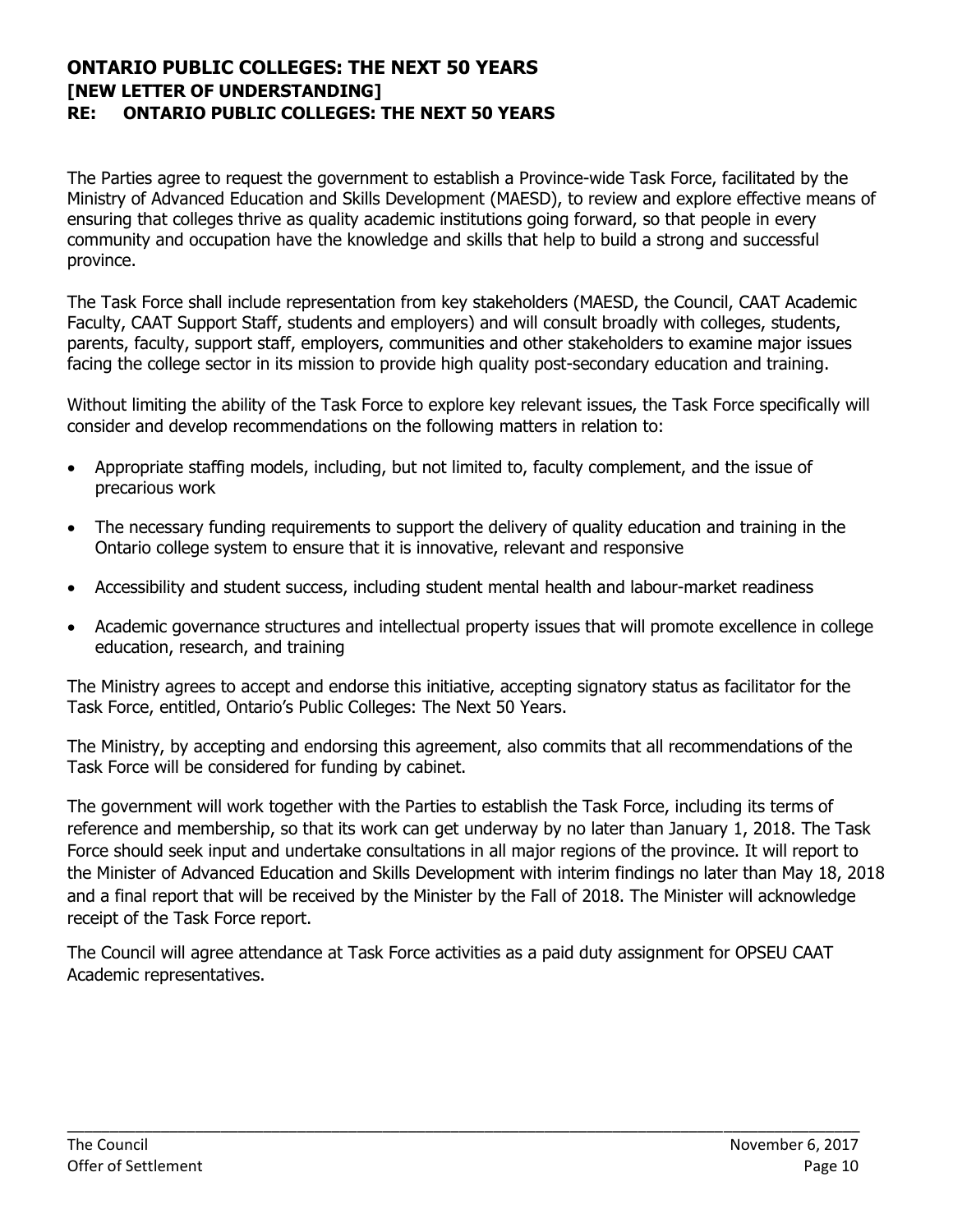# **OTHER PROPOSALS**

**[New Letter of Understanding] [Date of ratification]**

# **Re: Fair Workplace, Better Job Act, 2017 (Bill 148 Issues)**

**Within 30 days of Bill 148 becoming law, the parties will meet to negotiate consequential adjustments to the Collective Agreement language.**

**Should the parties fail to agree on the adjustments within one year of Bill 148 becoming law, either party can request that any outstanding issues be submitted to an arbitration board composed of a neutral Chair and a nominee for each party. Failing agreement**  Any disputes will be **on a Chair, the parties will request that the Ministry of Labour**  referred to third-party **appoint the Chair.**

Ensure that the parties will meet after the announced changes to Bill 148 are implemented. There are no monetary restrictions on what the parties can negotiate. arbitration.

**[New Letter of Understanding] [Date of ratification]**

**Re: Counsellor Class Definition**

**The parties agree to strike a Committee to review the class**  Establish a committee to **definition of Counsellors under the Collective Agreement and**  review the class **report back to the parties prior to the expiry of the Collective**  definition of Counsellors. **Agreement commencing October 2017.**

**Funding for the Committee, including costs associated with research and consultation as may be mutually agreed, shall be shared equally by the parties.**

**This Committee shall be composed of three representatives of the Union and the Council respectively.** 

**The College will be reimbursed for time spent by the Union representatives on the Committee in accordance with Article 8.02.**

**[Date of ratification] Original: September 23, 2014**

# **Re: Intellectual Property**

The parties agree to discuss intellectual property at EERC. This discussion Ensure that the parties will commence within one year of the ratification of this Collective *will discuss Intellectual* Agreement **becoming effective**.

\_\_\_\_\_\_\_\_\_\_\_\_\_\_\_\_\_\_\_\_\_\_\_\_\_\_\_\_\_\_\_\_\_\_\_\_\_\_\_\_\_\_\_\_\_\_\_\_\_\_\_\_\_\_\_\_\_\_\_\_\_\_\_\_\_\_\_\_\_\_\_\_\_\_\_\_\_\_\_\_\_\_\_\_\_\_\_\_\_\_\_\_\_

Property issues at the appropriate committee.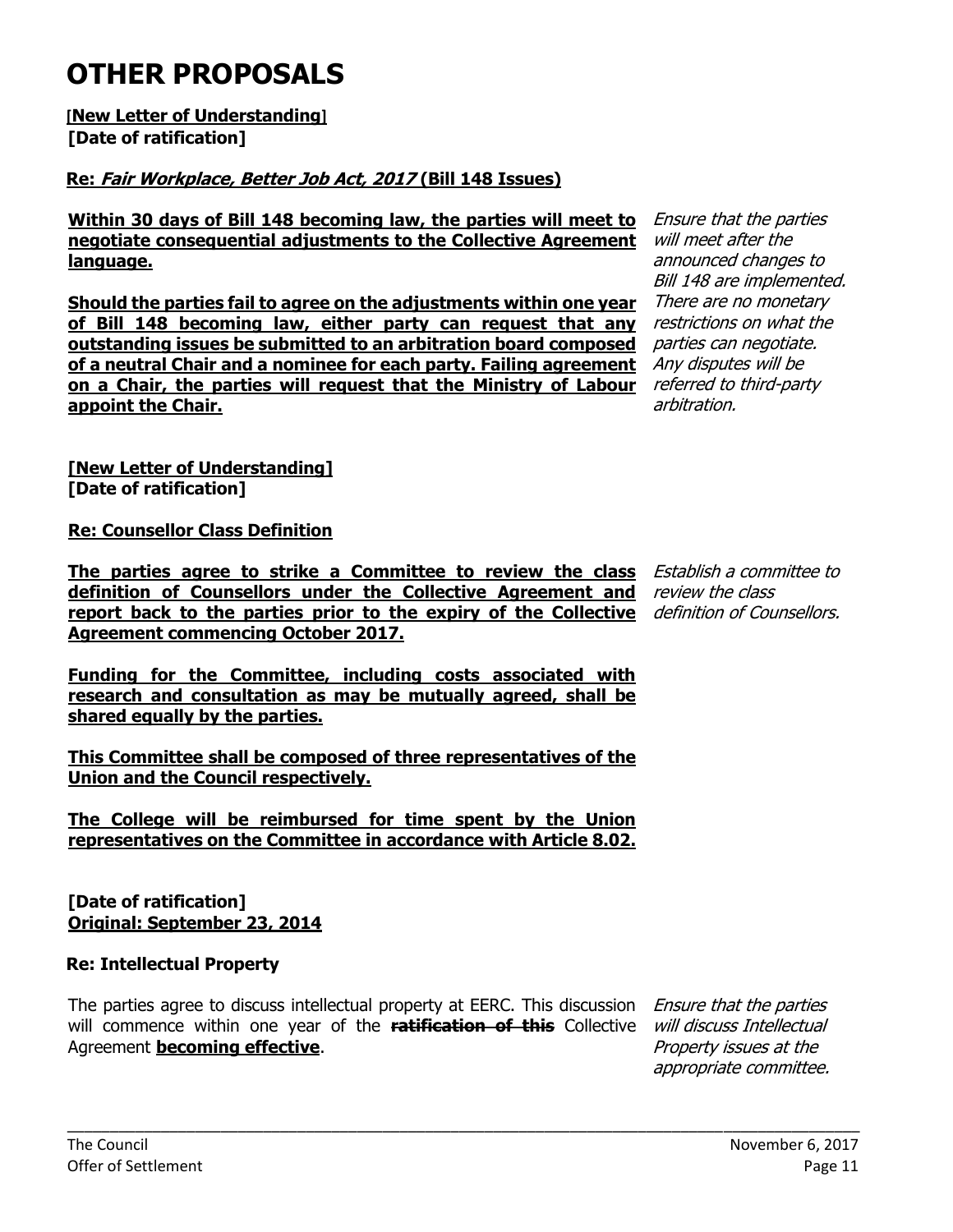### **Re: Short-Term Disability Plan (Joint Task Force)**

The parties agree to strike a joint task force to study the operation, Renew Letter of utilization and costs of the Short-Term Disability Plan contained in Article 17 Understanding of the Collective Agreement with the intent of developing recommendations as to how to reduce the ongoing liability associated with the plan. The Task Force will forward to the parties by September 30, **2015 2018** any joint recommendations for changes to the STD plan which will then be considered for inclusion into the next Collective Agreement.

The parties will each select three (3) individuals to sit on the Task Force. The Task Force will establish its own terms of reference. Available relevant information requested by the Task Force will be provided.

The expenses of the Union members of the Task Force will be treated in accordance with 8.02 and 9.02 D.

#### **September 23, 2014 [Date of ratification] Original: September 21, 1985**

#### **Re: Long-Term Disability Plan**

This will confirm that as soon as reasonably possible after the revised *Housekeeping* Collective Agreement takes effect, the Council shall secure an ad hoc adjustment for existing claimants to bring their benefit level to 60% of current salary. This will be accomplished through an adjustment in the premiums or through utilization of surplus and the change in the benefit level will be retroactive to **September 1, 2014 [date of ratification],** notwithstanding 36.01.

#### **[New Letter of Understanding] [Date of ratification]**

#### **Re: Signing of the Collective Agreement**

**The parties agree that the contract will be signed within 30 days of ratification.**

#### **ARTICLE 8 – UNION BUSINESS**

**8.03 A** The Colleges agree to provide paid leaves of absence for the Revise the paid time-off seven employees who are the members of the Union's *for negotiations to better* negotiating team. These leaves shall extend from the *reflect the norms in other* beginning of bargaining for a new contract until such date as *collective agreements.*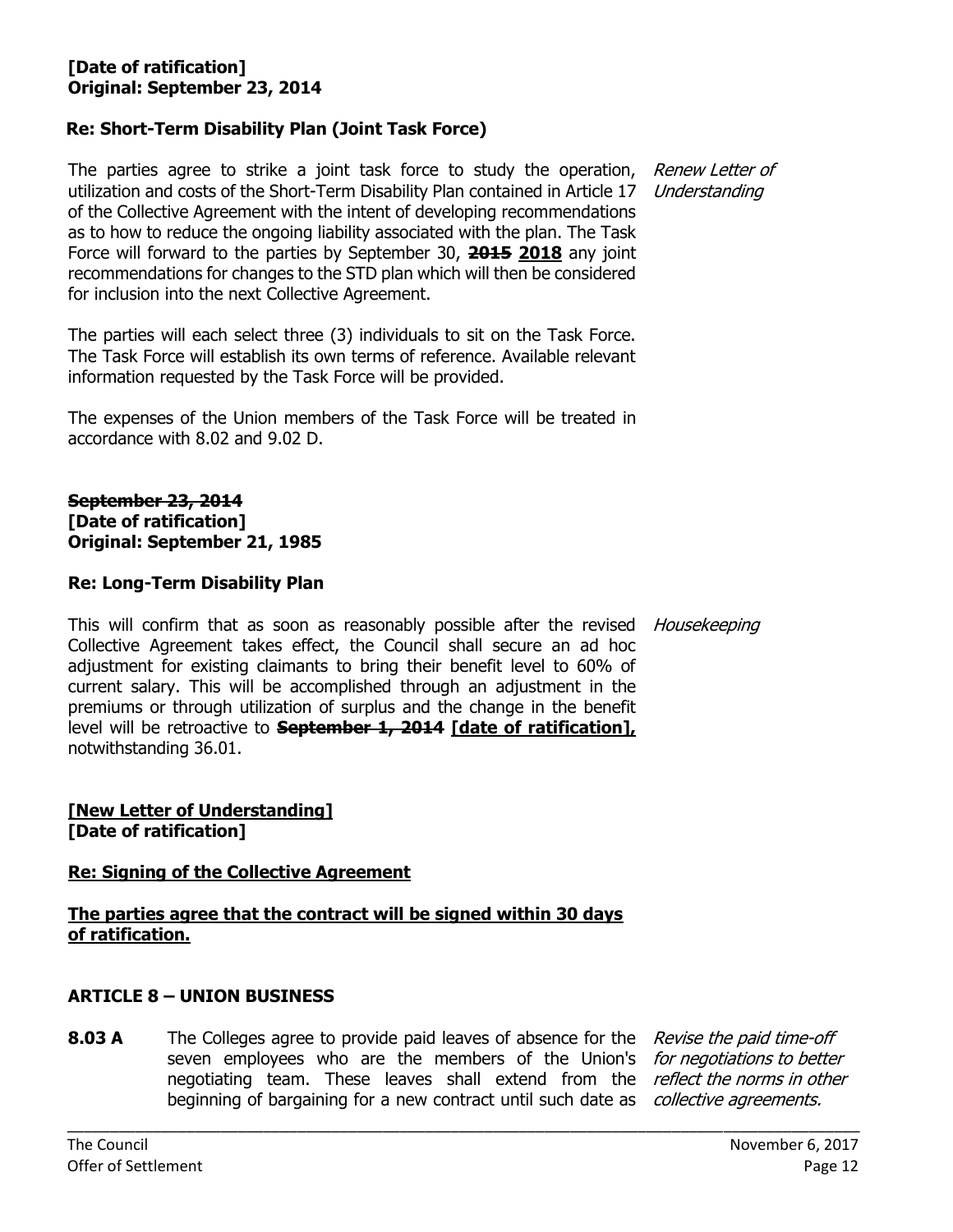it is completed, not just for the specific times at which direct negotiations are being conducted. **The Union shall reimburse the College for all pay during such leave except for the days scheduled by the parties for direct negotiations and up to ten (10) days for meetings of the Union Negotiating Team to prepare for and to complete bargaining.**

- **8.03 B** The regular **salary,** pension contributions, sick leave entitlements, group insurance benefits, and other fringe benefits of employees released from duty under 8.03 A shall continue to be paid by the College. Such leave shall be with full accumulation of seniority. Employees on leave under this Article shall enjoy all rights provided by the Agreement and shall be deemed to have completed satisfactorily the total duties they could otherwise have been assigned.
- **8.04 B** In recognition that resolution locally as referred to in 8.04 A may not be possible for a variety of reasons, the parties agree to the following basis for reduction in teaching or work assignments to facilitate assistance to employees and the Union Local in the administration of this Agreement and the business directly pertinent thereto:
	- (i) In each College, there shall be a reduction of up to 30 teaching contact hours per week (as selected by the Union Local) that **would could** otherwise have been assigned. For these hours the Union Local shall reimburse the College for 25% of the base salary portion of the first 15 hours. The Union Local shall reimburse the College for 50% of the base salary portion of the next 15 hours. In the case of a Librarian or Counsellor, three hours of work or assignment shall be deemed equivalent to one teaching contact hour for the purpose of this Article only. For the purposes of workload calculation, each teaching contact hour shall be credited as 2.17 workload hours to be recorded on the Standard Workload Form (SWF).
	- (ii) In each College there shall be a further reduction of up to 35 teaching contact hours per week (as selected by the Union Local) that **would could** otherwise have been assigned. For these hours the Union Local shall reimburse the College for 100% of the base salary portion. In the case of a Librarian or Counsellor, three hours of work or assignment shall be deemed equivalent to one teaching contact hour for the purpose of this Article only. For the purposes of workload calculation, each teaching contact hour shall be credited as 2.17 workload hours to be recorded on the SWF.

\_\_\_\_\_\_\_\_\_\_\_\_\_\_\_\_\_\_\_\_\_\_\_\_\_\_\_\_\_\_\_\_\_\_\_\_\_\_\_\_\_\_\_\_\_\_\_\_\_\_\_\_\_\_\_\_\_\_\_\_\_\_\_\_\_\_\_\_\_\_\_\_\_\_\_\_\_\_\_\_\_\_\_\_\_\_\_\_\_\_\_\_\_

The existing paid timeoff for the Union's negotiating team (from the time notice to bargain is delivered until the time negotiations are concluded) is without precedent in other collective agreements.

Adjust language to correspond to the change in Article 8.03 A.

Ensure that time off for union business is credited on the current SWFs using the workload formula (not on prior assignments).

Ensure that time off for union business is credited on the current SWFs using the workload formula (not on prior assignments).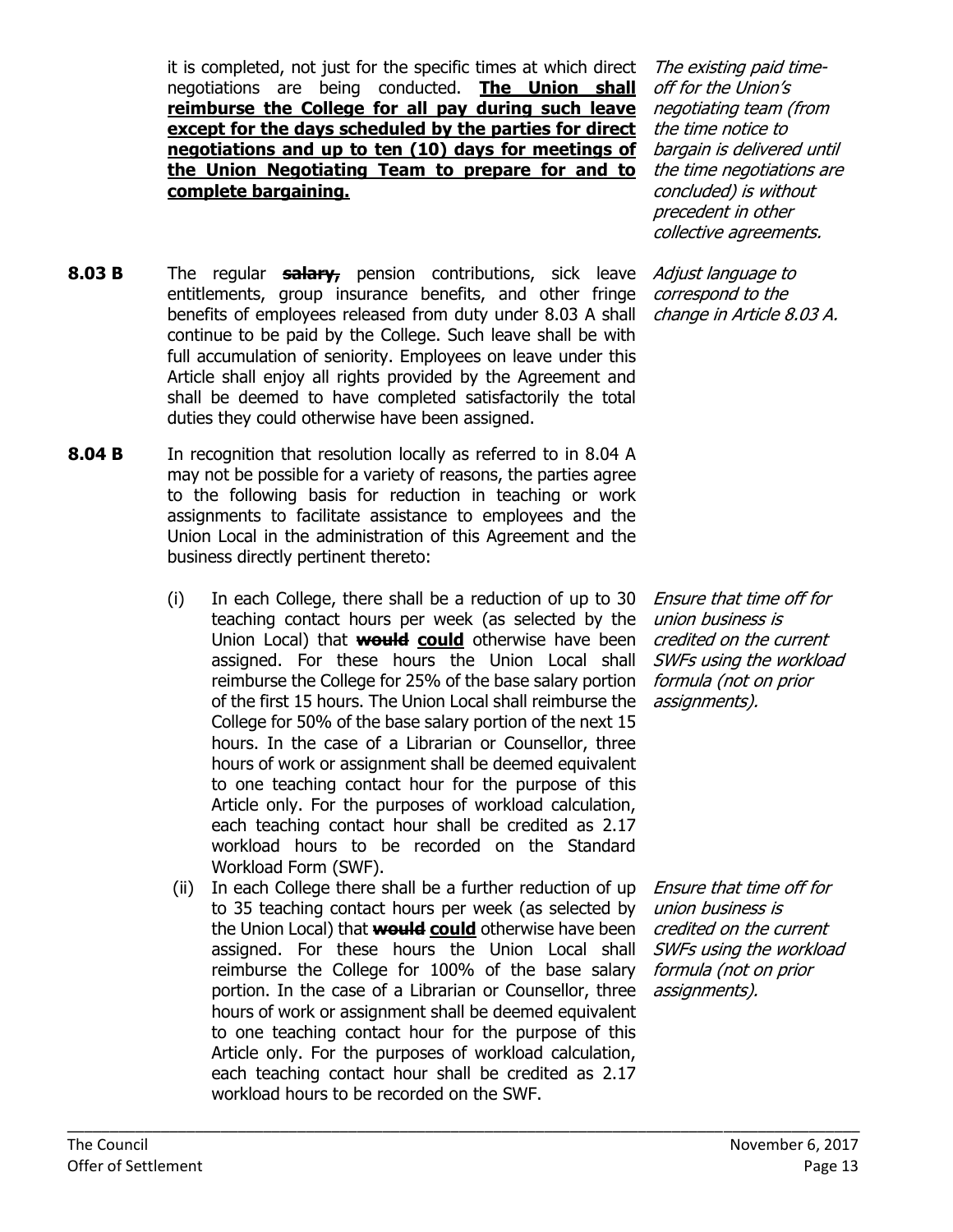**8.05 A** The Union Local President shall advise the College President by **June April** 1 of each year of the employee(s) to have a reduced teaching or work assignment pursuant to the provisions of 8.04 and the College shall arrange the reductions effective for the academic year commencing September 1 subject to the availability of a suitable replacement or substitute for the employee(s) concerned and the efficient operation of the College.

Ensure that the Union Local has advised the College of the faculty who require union release time prior to workload being assigned to other faculty. This will ensure other faculty members are not inconvenienced by their assignments subsequently having to be changed to accommodate the union release.

# **ARTICLE 14 – SALARIES**

### **Guidelines Allowances - Professors**

**14.03 A 3** Coordinator Allowance – Coordinators are teachers who in *Clarify how partial-load* addition to their teaching responsibilities are required to *faculty will be paid for* provide academic leadership in the coordination of courses *coordinator duties.* and/or programs. Coordinators report to the academic manager who assigns their specific duties, which shall be determined prior to the acceptance of the designation, subject to changes as circumstances require. It is understood that coordinators do not have responsibility for the supervision or for the disciplining of teachers in the bargaining unit. It is not the intention of the Colleges to require employees to accept the designation of coordinator against their wishes.

> Those employees who are designated as coordinators will receive an allowance equal to one or two steps on the appropriate salary schedule **(for regular full-time) or wage**  schedule (for partial-load). Such allowance will be in addition to the individual's annual base salary **(for regular full-time) or existing wage rate (for partial-load).**

### **ARTICLE 36 - DURATION**

**36.01** This Agreement shall take effect commencing on **September**  4-year term**1, 2014 [date of ratification]** and shall have no retroactive effect or application and shall continue in full force and effect until September 30, **2017 2021**, and shall continue automatically for annual periods of one year unless either party notifies the other party in writing within the period of 90 days before the agreement expires that it desires to amend this Agreement.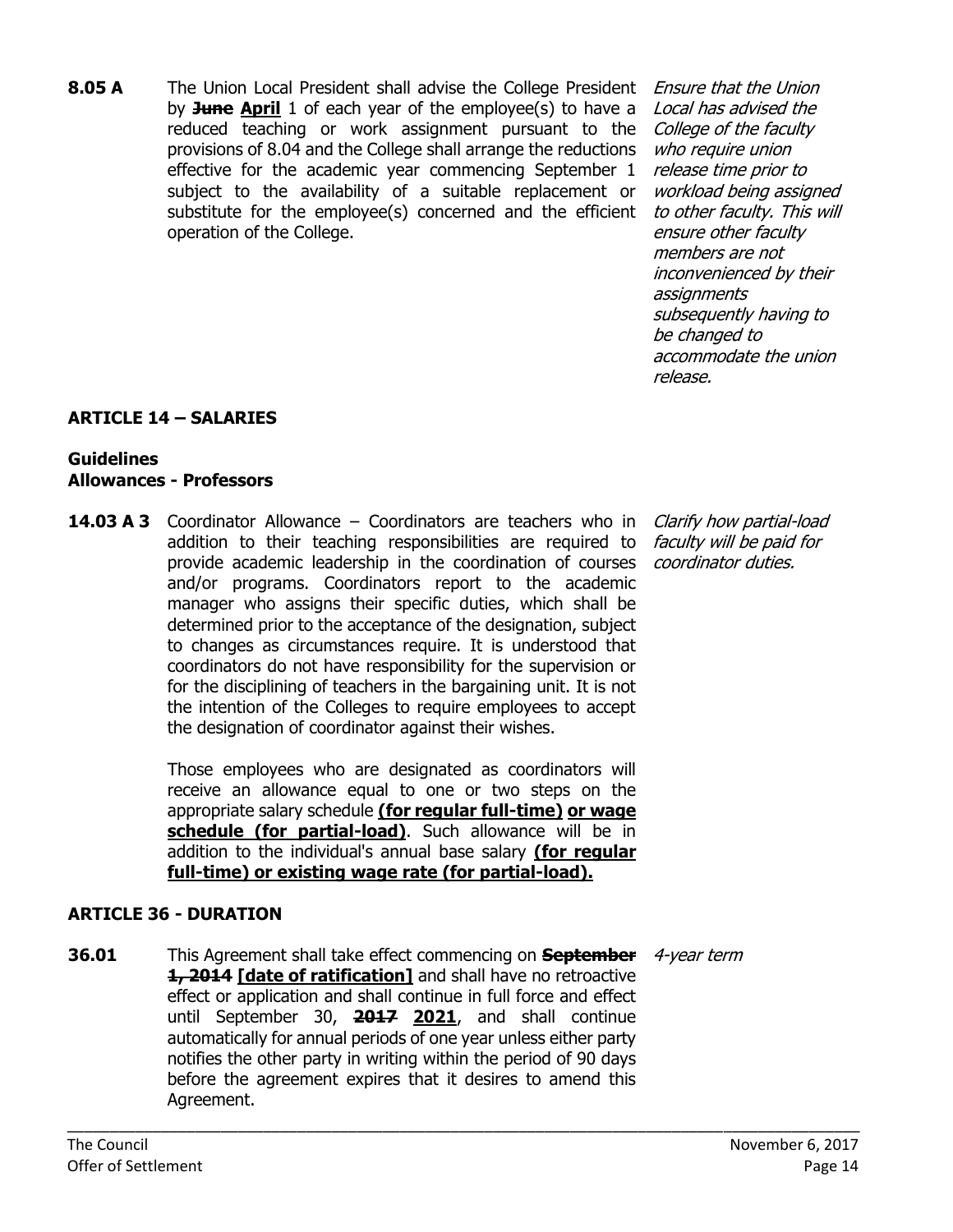**[Same changes will be made to the Classification Plan for Instructors]**

**COLLEGES OF APPLIED ARTS AND TECHNOLOGY**

#### **JOB CLASSIFICATION PLANS FOR POSITIONS IN THE ACADEMIC BARGAINING UNIT**

**(to be used in determining salaries for Professors and Counsellors and Librarians and Instructors)**

#### **SECTION I CLASSIFICATION PLAN FOR PROFESSORS AND COUNSELLORS AND LIBRARIANS FACTORS**

#### **1. APPOINTMENT FACTORS**

**(…)**

#### **B) Relevant Formal Qualifications**

Formal qualifications are those which constitute the norm in institutions of post-secondary education in the Province of Ontario. Only full years of post-secondary education at successively higher levels, and leading to a diploma, professional accreditation or degree, are recognized. For example, a graduate of a three-year technology program in a College would be given 1½ points for each of the three years, regardless of the length of time actually spent by the individual in obtaining the diploma.

**No credit is to be given for a year of study in which there**  Adjust language to clarify **was significant duplication of other studies. Therefore**  that 6 years is the **eOnly** the highest qualification will be used in computation *maximum qualification* unless the subject areas are from different disciplines and all *credit.* relevant to the appointment. **No credit is to be given for a year of study in which there was significant duplication of other studies.**

| CAAT Diploma or Post-Secondary Certificate - |                       |
|----------------------------------------------|-----------------------|
| per year (level) completed:                  | $1\frac{1}{2}$ points |
| (Maximum of 4 years)                         |                       |
| University Degree - per year (level)         |                       |
| completed:                                   | $1\frac{1}{2}$ points |
| (Maximum of 6 years)                         |                       |
| Formal integrated work/study program such as |                       |
| P.Eng., CA, CGA, CMA (formerly RIA),         |                       |
| Certified Journeyperson -                    |                       |
| per year (level) completed:                  | $1\frac{1}{2}$ points |
| (Maximum of 5 years)                         |                       |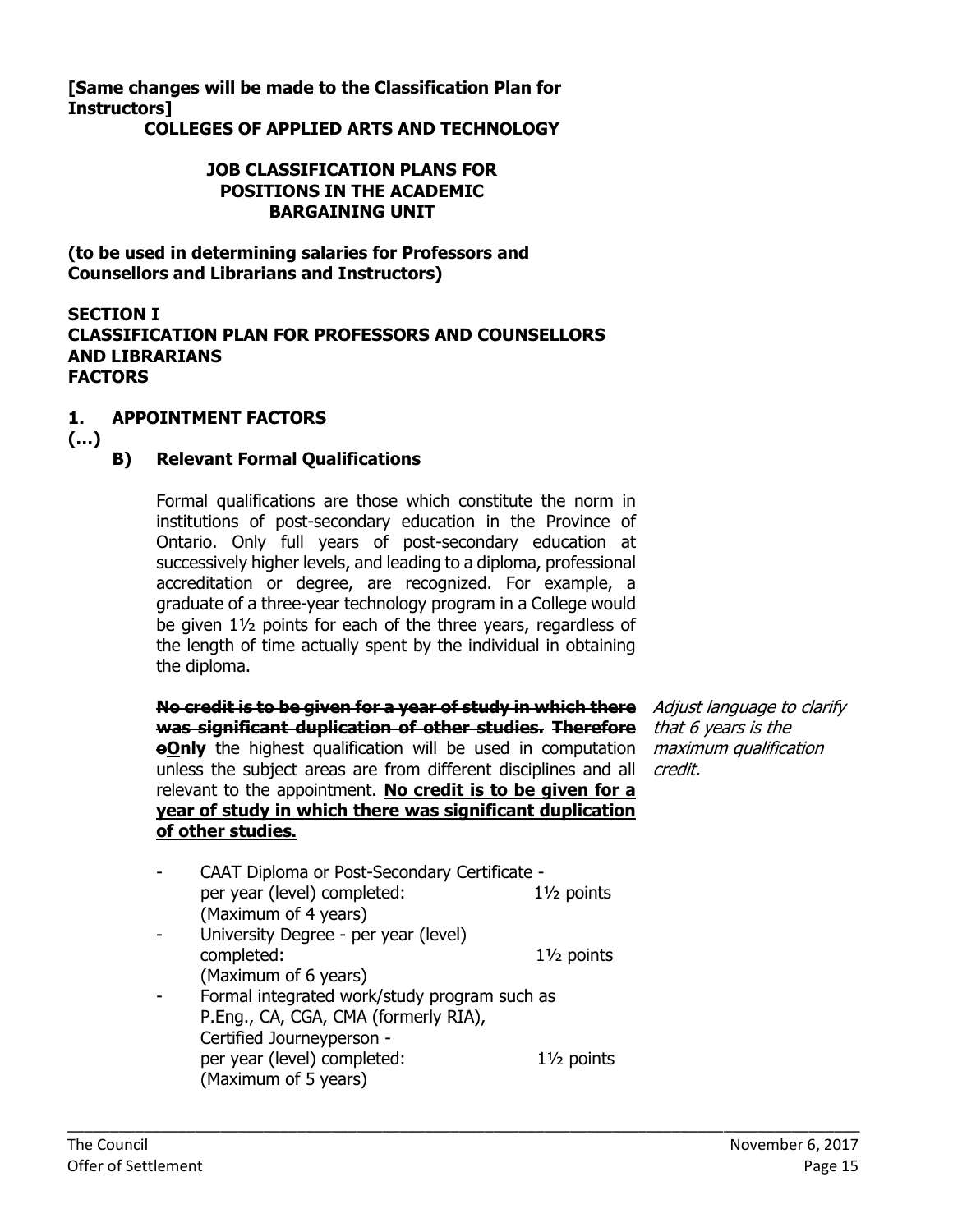### **The maximum credit for formal education is 6 years.**

(Note that years included herein are not also to be included under Factor A)

# **(…)**

### **Special Note to Raters:**

If a given individual's qualifications and experience are such that the *Provide greater flexibility* College concerned considers that person to be particularly important *to increase the starting* to its program but the salary as established by the plan is inadequate, the College may grant **up to three** additional steps on appointment provided the resultant rate does not place the individual above the maximum salary.

salary of new hires.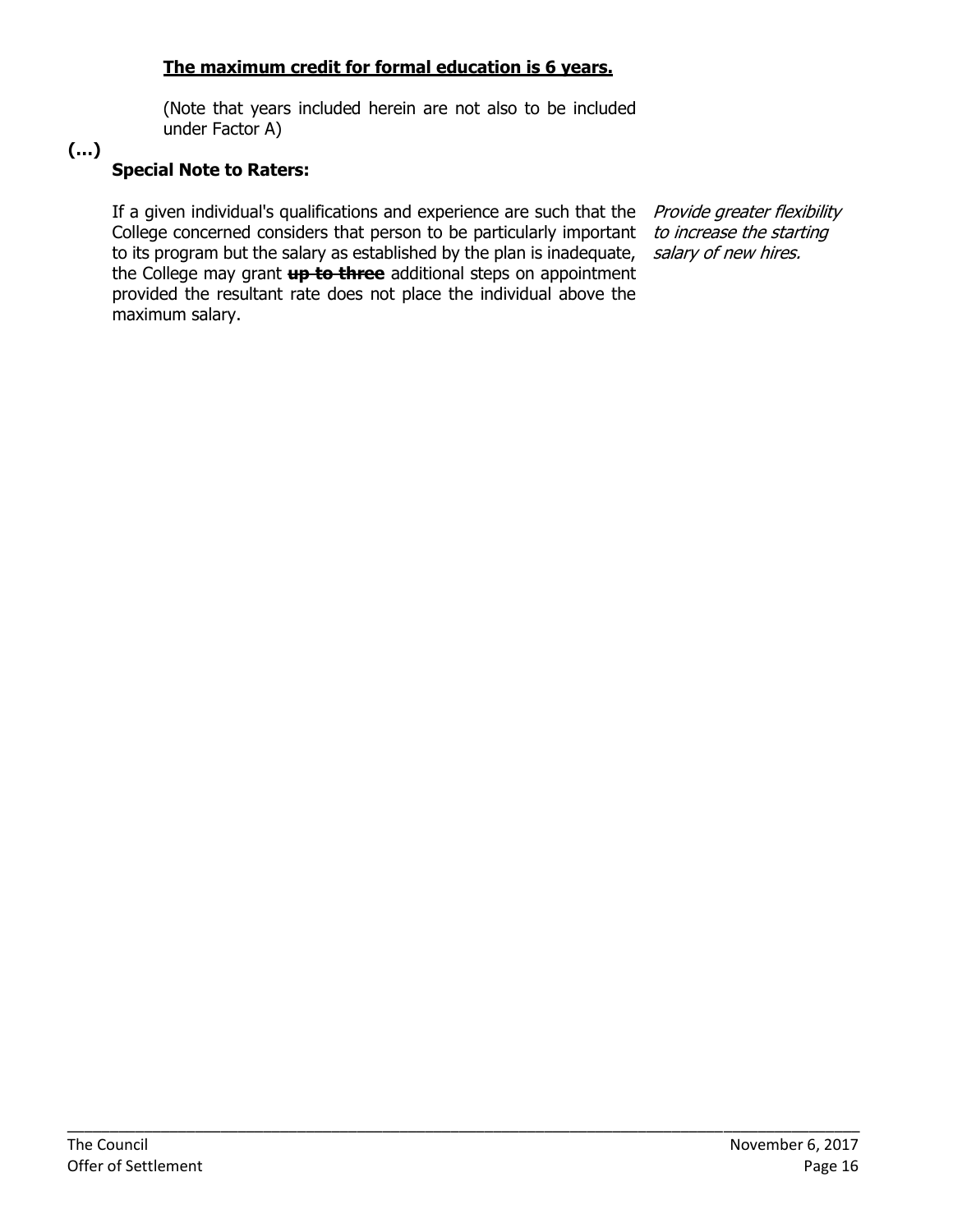# **RETURN-TO-WORK PROTOCOL**

- 1. The reduction in the annual salary for a full-time bargaining unit member will be 1/216 of the annual salary for each working day of the work stoppage. Time specified on a SWF covering the work stoppage period shall not be treated as having been worked for the purpose of Article 11.
- 2. During the 2017/2018 and 2018/2019 academic years, to the extent required by the College, any teaching time lost as a result of the work stoppage may be made up at the expense of time reserved for complementary functions and professional development. For clarity, this means that teachers may not be required to perform this type of work ordinarily done during the teaching or non-teaching periods to the extent that such time will now be used for teaching.
- 3. For the 2017/2018 academic year, the total professional development days referred to in Articles 11.01 H 1 and 11.04 B 1 shall be reduced to eight. The College may require that less be utilized, but any not utilized shall be carried over to the year 2018/2019, and may be utilized in addition to the normal allocation for that year. The College may use its best efforts to avoid this occurring.
- 4. Where the only change to the instructional assignment as described on the SWF in force when the work stoppage commenced is the change in the dates of the SWF period and any resultant changes to the total hours, days, and weeks, such change and resultant changes do not constitute a change in circumstances requiring an amended SWF as indicated in 11.02 A 1 (b). Any new SWF issued as a result of the work stoppage shall not require notice contained in 11.02 A 1 (a) or 11.02 A 5.
- 5. The notice requirement in 11.02 A 1 (a) is waived for the winter 2018 semester SWF's. Colleges will attempt to provide as much notice as is feasible.
- 6. No work specified on a SWF for the period of the work stoppage shall be applied to any of the workload limits in Article 11.
- 7. For the purposes of Article 11.01 G 2, the circumstances arising as a result of the work stoppage are deemed not to be atypical.
- 8. For the purposes of Article 2.03 B, Article 27, Article 32 and Appendix V, the period of the work stoppage will not be considered in determining any of the time requirements.
- 9. The four-week notification period for vacation will be waived for two weeks following the end of the work stoppage.

\_\_\_\_\_\_\_\_\_\_\_\_\_\_\_\_\_\_\_\_\_\_\_\_\_\_\_\_\_\_\_\_\_\_\_\_\_\_\_\_\_\_\_\_\_\_\_\_\_\_\_\_\_\_\_\_\_\_\_\_\_\_\_\_\_\_\_\_\_\_\_\_\_\_\_\_\_\_\_\_\_\_\_\_\_\_\_\_\_\_\_\_\_

10. The resumption of salary and benefits is effective on the official return to work date.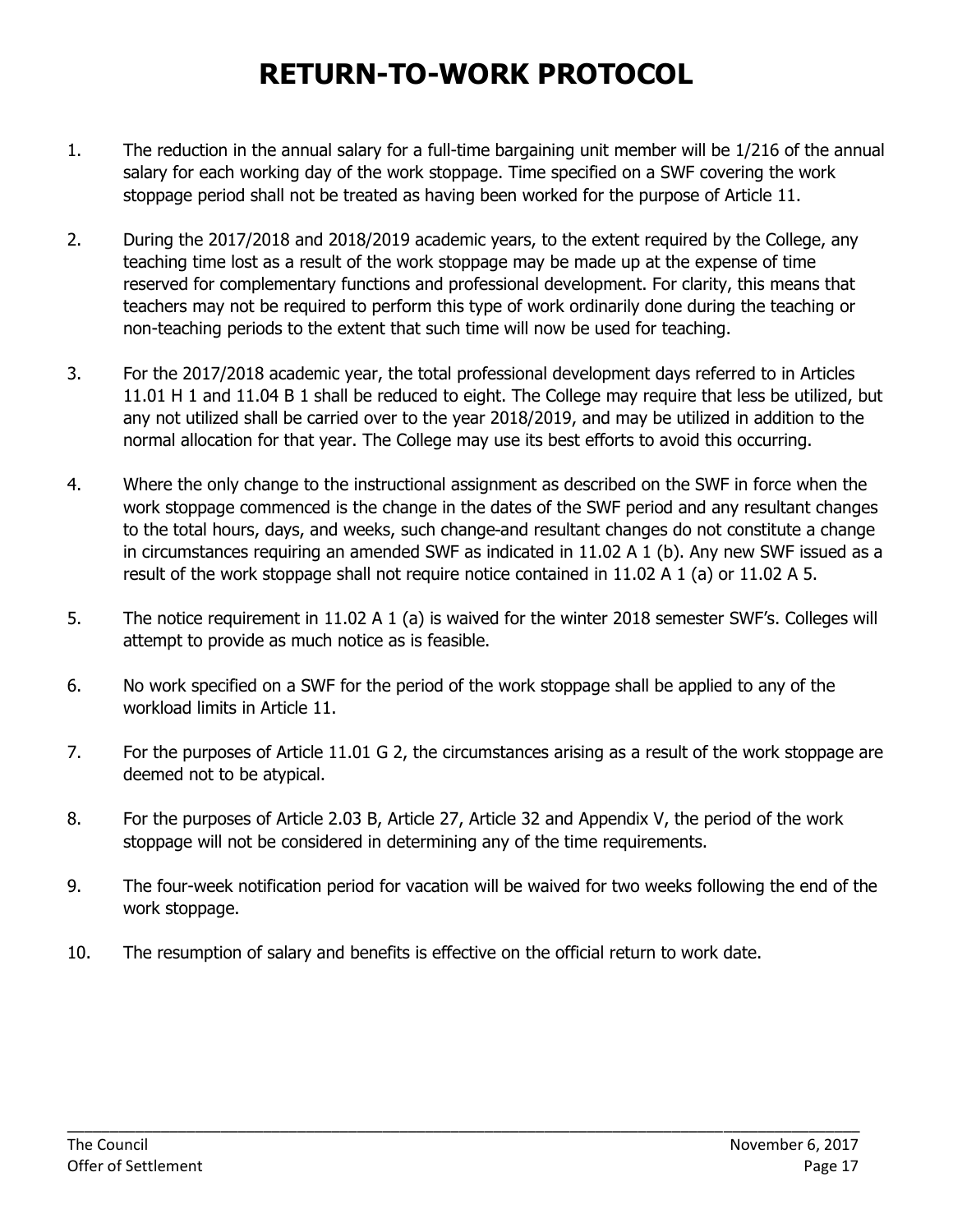- 11. The parties agree that a board of arbitration will be appointed pursuant to Article 32 to hear any faculty grievances related to workload arising from the return to work. These faculty grievances shall proceed directly to the board of arbitration whose powers are subject to Article 32. For clarity, the collective agreement as modified by this Return-to-Work Protocol applies to any grievances arising out of or related to the return to work and the board has no jurisdiction to modify, amend or vary the terms of the collective agreement as modified by this Protocol.
- 12. No union grievances will be filed and no unfair labour practice complaints of any kind will be continued or initiated by either party in any way arising out of any activities during the negotiations, the strike or related to the return to work.
- 13. There shall be no reprisals or discipline by either party arising from strike activities, including prestrike activities.
- 14. Continuous services shall not be interrupted.